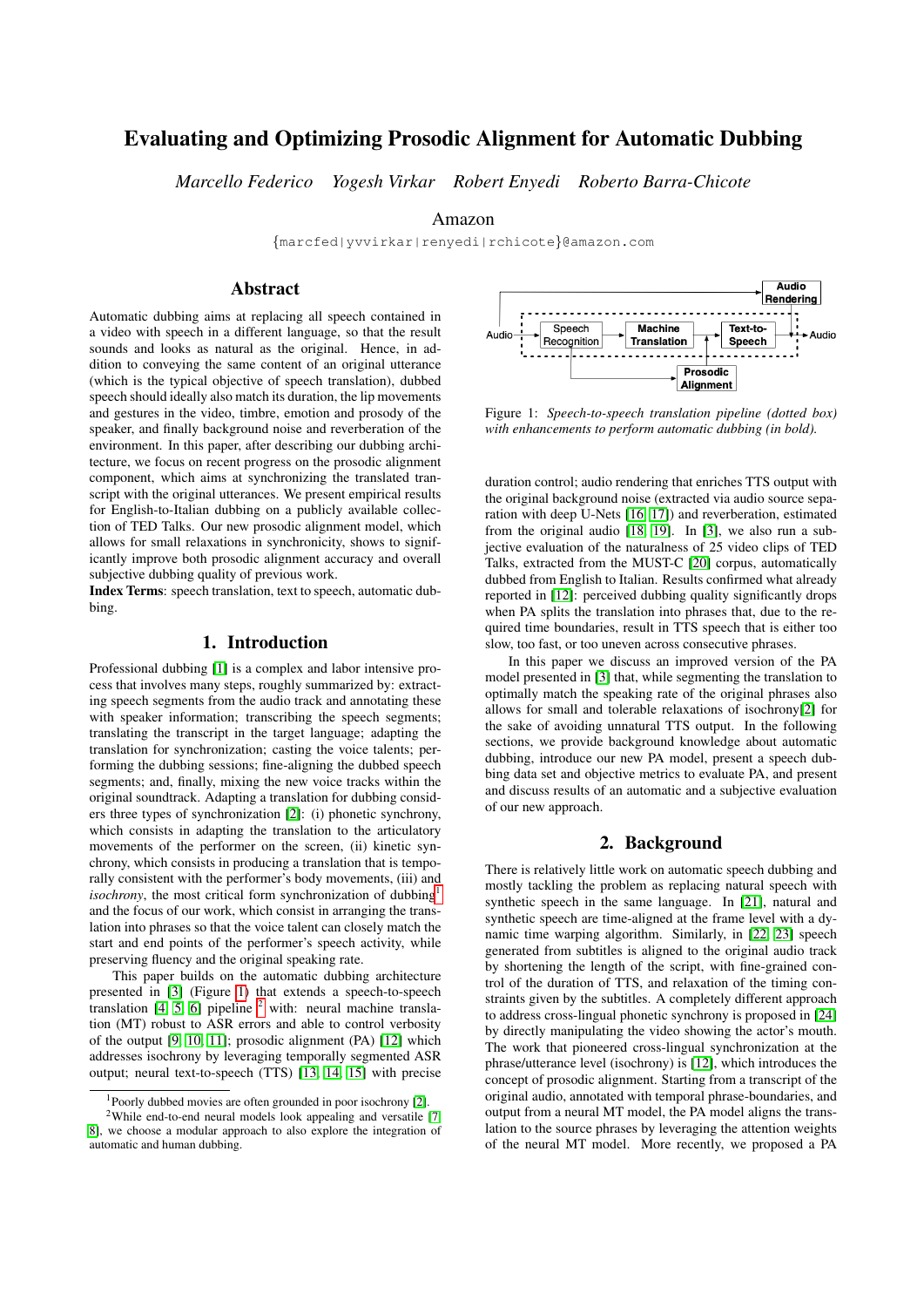<span id="page-1-0"></span>

| source:    | "He asked Octavio"                 |
|------------|------------------------------------|
| start-end: | $0.78s - 1.35s$                    |
| target:    | "Chiese a Octavio"                 |
| source:    | "to be his chief of staff."        |
| start-end: | $1.87s - 3.24s$                    |
| target:    | "di fargli da capo del personale." |
|            |                                    |

Table 1: *Example of prosodic alignment.*

model [\[3\]](#page-4-2) which does not require cross-lingual information, but guides the search for the optimal alignment with two types of information: the speaking rate match between corresponding source-target phrases and the linguistic plausibility of the chosen split points. In particular, the speaking rate match is directly computed at the string level and the linguistic plausibility of a break point (pause) is evaluated with a language model.

## 3. Prosodic Alignment

Given the source sentence/utterance: *"He asked Octavio to be his chief of staff"*, temporally segmented as in Table [1,](#page-1-0) and its Italian translation *"Chiese a Octavio di fargli da capo del personale"*, the goal of prosodic alignment is to segment the target sentence in a way to optimally match the sequence of phrases and pauses of the source sentence. Let  $e = e_1, e_2, \ldots, e_n$  be a source sentence of  $n$  words, segmented according to  $k$  breakpoints  $1 \leq i_1 < i_2 < \ldots i_k = n$ , shortly denoted with i. Let the temporal duration of  $e$  be  $T$  and the temporal intervals of the segmentation i be  $s_1 = [l_1, r_1], \ldots, s_k = [l_k, r_k],$ shortly denoted by s, s.t.  $l_1 \geq \Delta \epsilon$ ,  $l_i < r_i$ ,  $l_{i+1} - r_i \geq \Delta \epsilon$ ,  $T - r_k > \Delta \epsilon$ , where  $\Delta \epsilon$  is the minimum silence interval after (and before) each break point. $3$  Given a target sentence  $f = f_1, f_2, \ldots, f_m$  of m words, the goal is to find k breakpoints  $1 \le j_1 < j_2 < \ldots j_k = m$  (shortly denoted with j) that maximize the probability:

$$
\max_{\mathbf{j}} \log \Pr(\mathbf{j} \mid \mathbf{i}, \mathbf{e}, \mathbf{f}, \mathbf{s}) \tag{1}
$$

By assuming a Markovian dependency on j, i.e.:

$$
\Pr(\mathbf{j} \mid \mathbf{i}, \mathbf{e}, \mathbf{f}, \mathbf{s}) = \sum_{t=1}^{k} \log \Pr(j_t \mid j_{t-1}; t, \mathbf{i}, \mathbf{e}, \mathbf{f}, \mathbf{s}) \tag{2}
$$

and omitting from the notation the constant terms i,e,f and s we derive the following recurrent quantity:

$$
Q(j,t) = \max_{j' < j} \log \Pr(j \mid j'; t) + Q(j', t-1) \tag{3}
$$

where  $Q(j, t)$  denotes the log-probability of the optimal segmentation of  $f$  up to position  $j$  with  $t$  break points. However, this model implicitly assumes that corresponding source and target segments, defined by i and j, have exactly the same duration (isochrony), defined by s. We instead relax this constraint by actually allowing target segments to possibly extend the source interval by some fraction of  $\Delta \epsilon$  to the left and to the right, which we call  $\delta_l$  and  $\delta_r$  such that  $\delta_l, \delta_r \in \left\{0, \frac{1}{4}, \frac{2}{4}, \frac{3}{4}, \frac{4}{4}\right\}$ . Hence, the idea is to extend the search to solutions that can possibly relax the isochrony constraint. Thus, we optimize,

<span id="page-1-2"></span>
$$
Q(j, \delta_l, \delta_r; t) = \max_{j' < j \; : \; \delta'_r \leq 1 - \delta_l} \log \Pr\left(j, \delta_l, \delta_r \mid j', \delta'_l, \delta'_r; t\right) + Q\left(j', \delta'_l, \delta'_r; t - 1\right) \tag{4}
$$

| source and target word sequences                                                      |
|---------------------------------------------------------------------------------------|
| word positions in e and f                                                             |
| number of breakpoints in e                                                            |
| sequences of $k$ breakpoints in $e$ and $f$                                           |
| index over segments in e and f                                                        |
| source and target phrases of t-th segment                                             |
| original temporal interval of t-th source segment                                     |
| relaxed temporal interval of $t$ -th target segment                                   |
| speaking rate of source phrase $\tilde{e}_t$ in interval $s_t$                        |
| speaking rate of target phrase $f_t$ in interval $s_t^*$                              |
| left and right relaxations in the range $0, \frac{1}{4}, \frac{1}{2}, \frac{3}{4}, 1$ |
|                                                                                       |



Where now  $Q$  is the score of the optimal segmentation into  $t$ segments up to position j, with relaxations  $\delta_l$ ,  $\delta_r$  on the last segment. Hence, not only different breakpoints  $j$  for the  $t$ -segment are evaluated, but also relaxations of the original time interval  $s_t = [l_t, r_t]$ , to the right by  $\delta_r \Delta \epsilon$  and to the left by  $\delta_l \Delta \epsilon$ . We denote the relaxed interval by  $s_t^*$ . The constraint  $\delta'_r \leq 1 - \delta_t$ in  $(4)$  makes sure that the left relaxation of segment t does not overlap with the right relaxation of segment  $t - 1$ .

We define the model probability in  $(4)$  with a log-linear model:

<span id="page-1-4"></span>
$$
\log \Pr\left(j, \delta_l, \delta_r \mid \ldots; t\right) \propto \sum_{k=1}^4 w_a \log s_a\left(j, \delta_l, \delta_r, \ldots; t\right)
$$
\n(5)

where weights  $w_a$  are learned from data and feature functions  $s_a$  model the following aspects:

- 1. Speaking rate variation across target segments
- 2. Speaking rate match across source and target
- 3. Isochrony score for left and right relaxations
- 4. Language model score of target break point

Speaking rate computations rely on the strings  $\tilde{f}_t$  and  $\tilde{e}_t$ , composing the t-th source and target segments, as well as the original interval  $s_t$  and the relaxed interval  $s_t^*$ . Hence, the speaking rate of a source (target) segment is computed by taking the ratio between the duration of the utterance by source (target) TTS run at normal speed and the source (target) interval length,<sup>[4](#page-1-3)</sup> i.e:

$$
r_e(t) = \frac{\text{duration}(\text{TTS}_e(\tilde{e}_t))}{|s_t|} \tag{6}
$$

$$
r_f(t) = \frac{\text{duration}(\text{ITS}_f(\tilde{f}_t))}{|s_t^*|} \tag{7}
$$

## 3.1. Speaking rate variation

By abusing the notation in [\(5\)](#page-1-4), we define the speaking-rate variation  $s_{sv}(\cdot)$  between consecutive target segments by:

$$
s_{sv}(\tilde{f}_t, s_t^*, \tilde{f}_{t-1}, s_{t-1}^*; t) = 1 - \frac{|r_f(t) - r_f(t-1)|}{r_f(t-1)} .
$$
 (8)

The objective of this feature is to penalize sentence split that generate TTS speech with speaking rate varying too much across consecutive segments. This feature reaches the maximum when consecutive segments have the same speaking rate and is activated starting from the second segment ( $t \geq 2$ ).

<span id="page-1-1"></span><sup>&</sup>lt;sup>3</sup>In this work the minimum silence interval  $\Delta \epsilon$  is set to 300ms.

<span id="page-1-3"></span><sup>&</sup>lt;sup>4</sup>We run TTS on the entire sentence, force-align audio with text [\[25,](#page-4-24) [26\]](#page-4-25) and compute segment duration from the time-stamps of the words.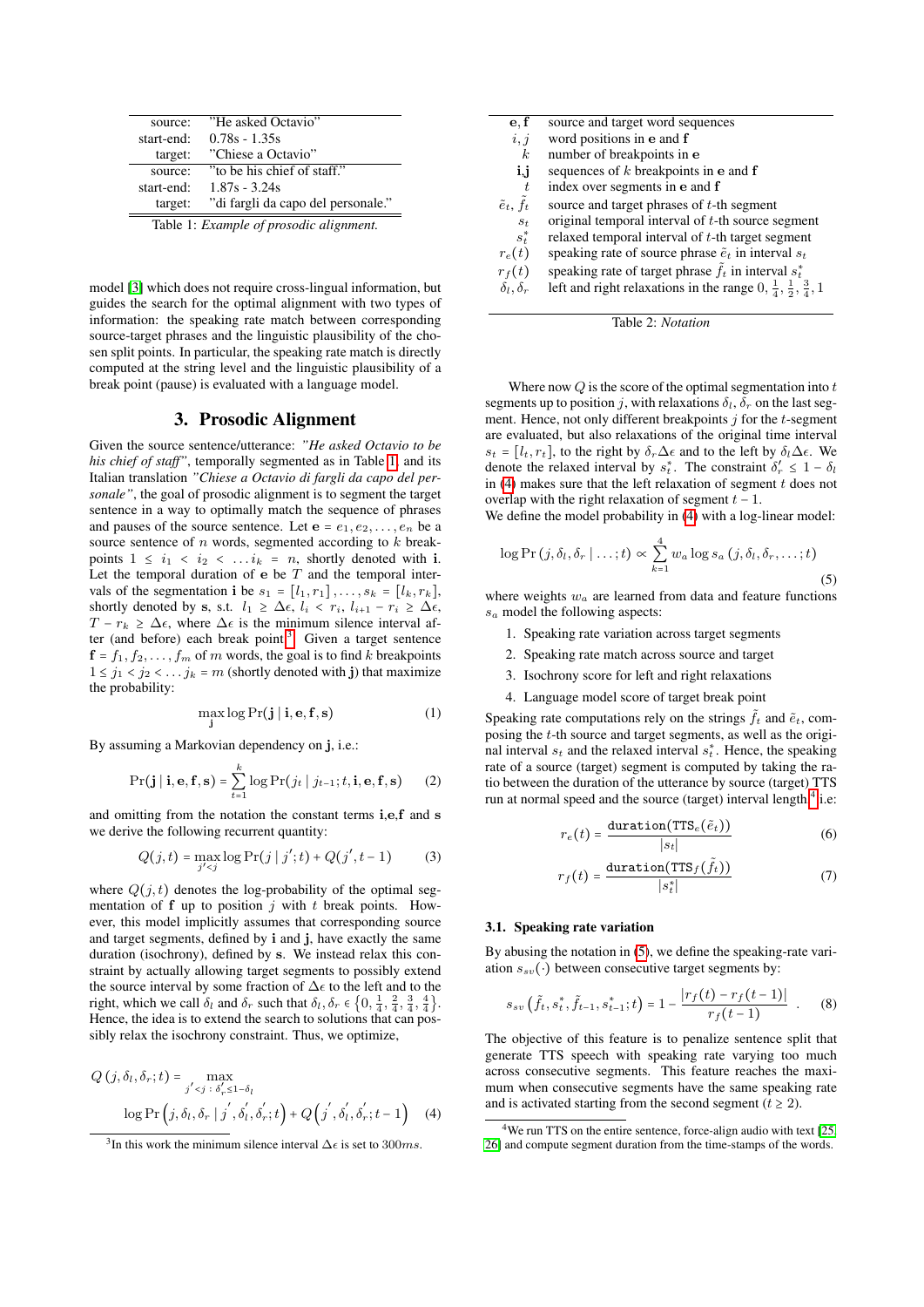## 3.2. Speaking rate match

We define the speaking-rate match  $s_{sm}(\cdot)$  between corresponding source and target segments by:

$$
s_{sm}(\tilde{e}_t, \tilde{f}_t, s_t, s_t^*; t) = 1 - \frac{|r_f(t) - r_e(t)|}{r_e(t)}
$$
(9)

The rationale of this feature is to favor sentence splits that generate TTS utterances that closely track the speaking rate of the original audio. This feature reaches its maximum when the target and source speaking rates are identical. It complements the previous feature by (i) rewarding speaking rate variations in the target that are also present in the source and (ii) penalizing lack of variations in the target speaking rate when such variations are indeed present in the source. Empirically, we found beneficial regularizing  $r_e(t)$  by clipping it to the range 60%-140%.

## 3.3. Isochrony score

We define the isochrony score  $s_{is}(\cdot)$  for relaxations  $\delta_l, \delta_r$ , as:

$$
s_{is}(\delta_l, \delta_r) = 1 - [\alpha \delta_l + (1 - \alpha) \delta_r]
$$
 (10)

This feature reaches its maximum when no relaxation occurs  $(\delta_r = \delta_l = 0)$ , that is when the TTS output is stretched to exactly fit the duration of the original utterance. On the other hand, when some relaxation is useful to reduce the TTS speaking rate, the score penalizes left boundary relaxations more that right boundary relaxations. In fact, we empirically observed that small relaxations of isochrony in dubbed videos are more tolerable after the actress stops speaking than before the actress starts speaking. (Our observation is also confirmed in [\[2\]](#page-4-1)). We thus set  $\alpha$ , so that left relaxation is always penalized more than right relaxation, i.e.:

$$
\alpha \delta_l > (1 - \alpha)\delta_r \quad \forall \delta_r, \delta_l \in \{0, \frac{1}{4}, \frac{2}{4}, \frac{3}{4}, 1\} \tag{11}
$$

which is satisfied by  $\alpha > \frac{4}{5}$ .

#### 3.4. Language model

The language model score  $s_l m(\cdot)$  estimates the probability of a break between the target strings  $\tilde{f}_{t-1}$  and  $\tilde{f}_t$  [\[3\]](#page-4-2) by:

$$
s_{lm}(j, \tilde{f}_{t-1}, \tilde{f}_t) = \Pr\left(br|\tilde{f}_{t-1}, \tilde{f}_t\right) = \frac{p(\tilde{f}_{t-1}, br, \tilde{f}_t)}{p(\tilde{f}_{t-1}, br, \tilde{f}_t) + p(\tilde{f}_{t-1}, \tilde{f}_t)}
$$
(12)

We found convenient mapping words to part-of-speech, leveraging a part-of-speech 3-gram language model (details in Section 5) and to map the break symbol  $br$  to a punctuation-class denoting a *pause*, which includes period, comma, column and semicolon. This simple feature, which is also used in our previous PA model [\[3\]](#page-4-2), represents a reasonable starting point while investigating more advanced prediction models [\[27,](#page-4-26) [28\]](#page-4-27).

## 4. Evaluation Data and Metrics

For training and evaluation purposes we extracted and annotated 120 video clips from 20 TED talks of the MUST-C test set, containing exactly one sentence with one or more pauses of at least  $300ms$ . <sup>[5](#page-2-0)</sup> For each clip we time aligned the English

transcript with the audio and manually adapted and segmented the available Italian translations to fit the duration and segmentation of the corresponding English utterances (see example in Table [1\)](#page-1-0). This process required more than one iteration, each ending with a dubbing step to assess the quality of the manually generated PA. The annotation process resulted in a total of 120 sentence pairs containing at least one break point, for a total of 187 breakpoints and 307 segments. Hence, we defined the following PA quality metrics for a set of sentences:

Accuracy is the percentage of sentences for which the PA segmentation coincides with the manual reference. We implicitly assume that missing one correct break point inside a sentence with multiple breakpoints does compromise the PA quality of the entire sentence.

Fluency is the percentage of sentences having TTS speaking rate for all segments in the range 60%-140%. We expect that segments with speaking rate outside this range might result in low fluency.

Smoothness measures the stability of the TTS speaking rate across all contiguous target segments:

$$
\left\langle 1 - \frac{|r_f(t) - r_f(t-1)|}{r_f(t-1)} \right\rangle , \qquad (13)
$$

where  $\langle . \rangle$  denotes the average over all segment pairs.

# 5. Experiments

Both our new and previous [\[3\]](#page-4-2) PA model require estimating a part-of-speech language model (LM) feature as well as weights for all their features. We mapped target language word se-quences into part-of-speech sequences with an online service<sup>[6](#page-2-1)</sup>, and estimated a 3-gram POS LM on the training portion of the MUST-C corpus [\[20\]](#page-4-19) with the KENLM toolkit [\[29\]](#page-4-28). Regarding feature weights, the model in [\[3\]](#page-4-2), in short model A, requires estimating weights for a speaking rate matching feature  $s_{sr}$  (based on character counts), and a language model feature  $s_{lm}$ , identical to the one discussed above. For our new PA model, we are interested in performing experiments without and with relaxation (isochrony feature), which we call model B and model C. We optimize feature weights of each PA model over accuracy by applying a hierarchical grid search  $<sup>7</sup>$  $<sup>7</sup>$  $<sup>7</sup>$  with the following</sup> nested convex combinations of feature pairs: [8](#page-2-3)

A: 
$$
(s_{lm}, s_{sm})_{w_{lm}}
$$
  
\nB:  $(s_{lm}, (s_{sm}, s_{sv})_{w_{sm}})_{w_{lm}}$   
\nC:  $(s_{is}, (s_{lm}, (s_{sm}, s_{sv})_{w_{sm}})_{w_{lm}})_{w_{is}}$ 

Note that for model C, we start from the weights of B, and set the weight of the isochrony feature to the minimum value providing the highest Accuracy, so to maximize its use.

In order to make optimal use of our 120 annotated sentences, we apply a 5-fold cross-validation scheme [\[30\]](#page-4-29) for estimating and evaluating each PA model. Hence, we partition the data into 5 sets of 24 sentences by applying stratified sampling on the number of contained breakpoints.

<span id="page-2-0"></span><sup>5</sup>Detected by force-aligning original English audio with text [\[25\]](#page-4-24).

<span id="page-2-1"></span><sup>6</sup><https://aws.amazon.com/comprehend>.

<span id="page-2-2"></span><sup>7</sup>To simplify search and run initial ablation tests across models.

<span id="page-2-3"></span><sup>&</sup>lt;sup>8</sup>Where  $(a, b)_{\theta}$  :=  $\theta a + (1 - \theta)b$  with  $\theta \in [0.1]$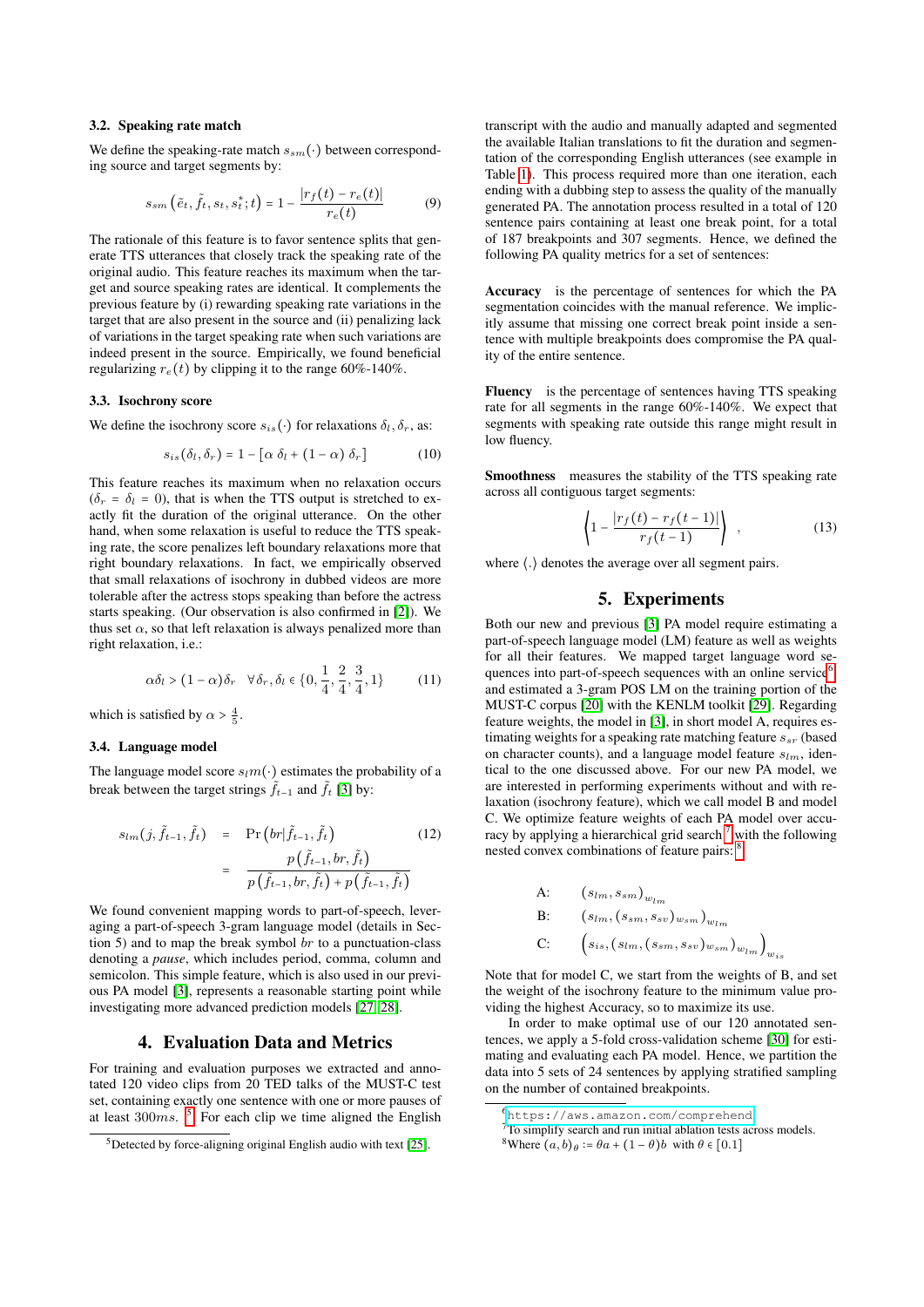<span id="page-3-0"></span>

| Automatic  | А        | в            | €                    | R      |
|------------|----------|--------------|----------------------|--------|
| Accuracy   | 49.17%   | $65.83\%$ *  | $71.67\%$ **         | 100%   |
| Fluency    | 54.17%   | $71.67\%$ ** | 89.17% **            | 68.33% |
| Smoothness | 65.74%   | $81.33\%$ ** | $87.40\%$ **         | 73.15% |
|            |          |              |                      |        |
| Manual     | A<br>VS. | C            | R<br>€<br>VS.        |        |
| Wins       | 28.5%    | $45.6\%$ **  | $36.9\%$ **<br>29.3% |        |
| Score      | 4.72     | $5.10**$     | $5.39*$<br>5.20      |        |
|            |          |              |                      |        |

Table 3: *Automatic and manual evaluations with three prosodic alignments: (A) previous work [\[3\]](#page-4-2), (B) new model without relaxation, (C) new model with relaxation, (R) manual reference. Test sets are made of 120 sentences and 50 video clips, respectively. Significance testing on automatic metrics is against model A, with levels* p < 0.05 *(\*) and* p < 0.01 *(\*\*).*

### 5.1. Automatic Evaluation

For each PA model and evaluation metric we report the average value on the 120 sentences. Results are reported in the upper section of Table [3.](#page-3-0) For models B and C we report statistical significance against model A by applying randomized paired permutation tests [\[31\]](#page-4-30). We observe that model B improves significantly over the baseline model A for all metrics  $(+33.9\%$  relative in Accuracy,  $+32.3\%$  in Fluency,  $+23.7\%$  in Smoothness) confirming that even w/o relaxation the new scoring function already improves the previous model. Gains in Fluency and Smoothness seem to prove that model B can compute more accurate source-target duration matches and directly control speaking rate variations in the scoring function.

Comparison of A with the full model with relaxation (C), shows further gains across the board: +45.8% relative in Accuracy, +64.6% in Fluency and +32.9% in Smoothness, all statistically significant ( $p < 0.01$ ). Further improvements in Fluency and Smoothness can be attributed to the ability of model C to lower too high speaking rates through the relaxation mechanism. Gains in Accuracy over model B are also due to the increased flexibility of model C in determining the optimal breakpoints, thanks to the relaxation mechanism. Finally, it is worth noticing that the reference segmentation (R) generates PA with lower Smoothness and Fluency than models B and C. We will discuss this aspect in the next subsection.

## 5.2. Manual Evaluation

We run a manual evaluation on a subset of 50 test sentences, selected among those with the highest number of breakpoints and such that A and C generate different PA (segmentation and time intervals). For each sentence and the corresponding video clip, we generated dubbed videos with the architecture described in the Introduction, by applying PA with A, C and R, followed by neural text-to-speech, background noise re-insertion and rireverberation. We asked Italian speaking subjects to blindly grade their viewing experience of each dubbed video on a scale from 0 to 10. To make the cognitive load of the task acceptable, we run two distinct experiments, each comparing video clips dubbed under two conditions: A vs. C and C vs. R. The two evaluations were run each with 20 subjects from Amazon Mechanical Turk, and collected a total of 2, 000 scores.

For each experiment, we measured the percentage of times one condition was preferred over the other (Wins) together with its statistical significance [\[31\]](#page-4-30). We also measured the effect of each PA model on human scores using a *linear mixed-effects model*<sup>[9](#page-3-1)</sup> (LMEM), by defining subjects and sentences as random effects [\[33\]](#page-4-31). Results are summarized in Table [3.](#page-3-0)

In the first experiment, model C clearly outperforms model A both in terms of Wins  $(+60\% \text{ relative}, p < 0.01)$  and Score  $(+8\%$  relative,  $p < 0.01$ ). The second experiment, comparing C vs. R shows smaller differences in Wins ( −10.6% relative,  $p < 0.01$ ) and Score (−3.5% relative,  $p < 0.05$ ).<sup>[10](#page-3-2)</sup>

Interestingly, model A and the reference (R) generate a segmentation by just looking at the source and target strings, but clearly humans are better at using this information to predict the duration of phrases and at guessing where to insert pauses. Model C, reduces the gap of A with more accurate predictions and with some tolerance in the time boundaries, which actually contributes both to increase the overall accuracy and the smoothness of the speaking rate. For model C, we also measured with LMEM the effect of relaxation on human Score. As relaxation is introduced at the segment level and sentences might include multiple segments, we consider both the maximum and total amount of relaxation introduced at the single sentence. For both effects, no statistical significant impact on Score was measured ( $p < 0.225$  and  $p < 0.073$ , respectively).

By comparing manual and automatic scores in Table [3,](#page-3-0) it is clear that out of the three automatic metrics, Accuracy is the most relevant for final dubbing quality. We evaluated with LMEMs the impact of each automatic score on the human score with all data points, using subjects, sentences and systems as random effects. We found that only Accuracy has a statistically significant impact ( $p < 0.001$ ). Notice that Accuracy of A and C on the manual evaluation are respectively of 30% and 83%. If we restrict the analysis on data of system C, we found that both Accuracy and Smoothness have statistically significant impact  $(p < 0.001)$ , while Fluency has not. Our intuition is that our current definition of Fluency (=speaking rate falls in the range [0.6, 1.4]) should be probably narrowed or defined on a continuous range.

Finally, though not the main goal of this study, from comments left by our subjects, we ascertain that text-to-speech voice quality is an important factors that needs further improvement, for instance in the case of slow speaking rate or when the speaker makes many pauses. This explains why the scores of system R are on average low.

## 6. Conclusion

We presented and evaluated a new prosodic alignment model for automatic speech dubbing. The new model, in addition of segmenting a target language sentence to fit the timing of the corresponding multiple utterances in the original audio, includes some small relaxation of the time boundaries. We empirically observe that the addition of relaxations permits to significantly increase the accuracy of the segmentation as well as the smoothness and fluency of the generated text-to-speech. Manual evaluations, show that segmentation accuracy is the primary factor for quality on which we should focus on. Future work will be devoted to improve the quality and realism of text-to-speech, especially when specific speaking styles have to be mimicked.

<span id="page-3-2"></span><span id="page-3-1"></span><sup>&</sup>lt;sup>9</sup>We used the lme4 package for R [\[32\]](#page-4-32).

 $10$ The difference in Score of C across the two experiments is likely due to the absence of a common reference anchor [\[34\]](#page-4-33).